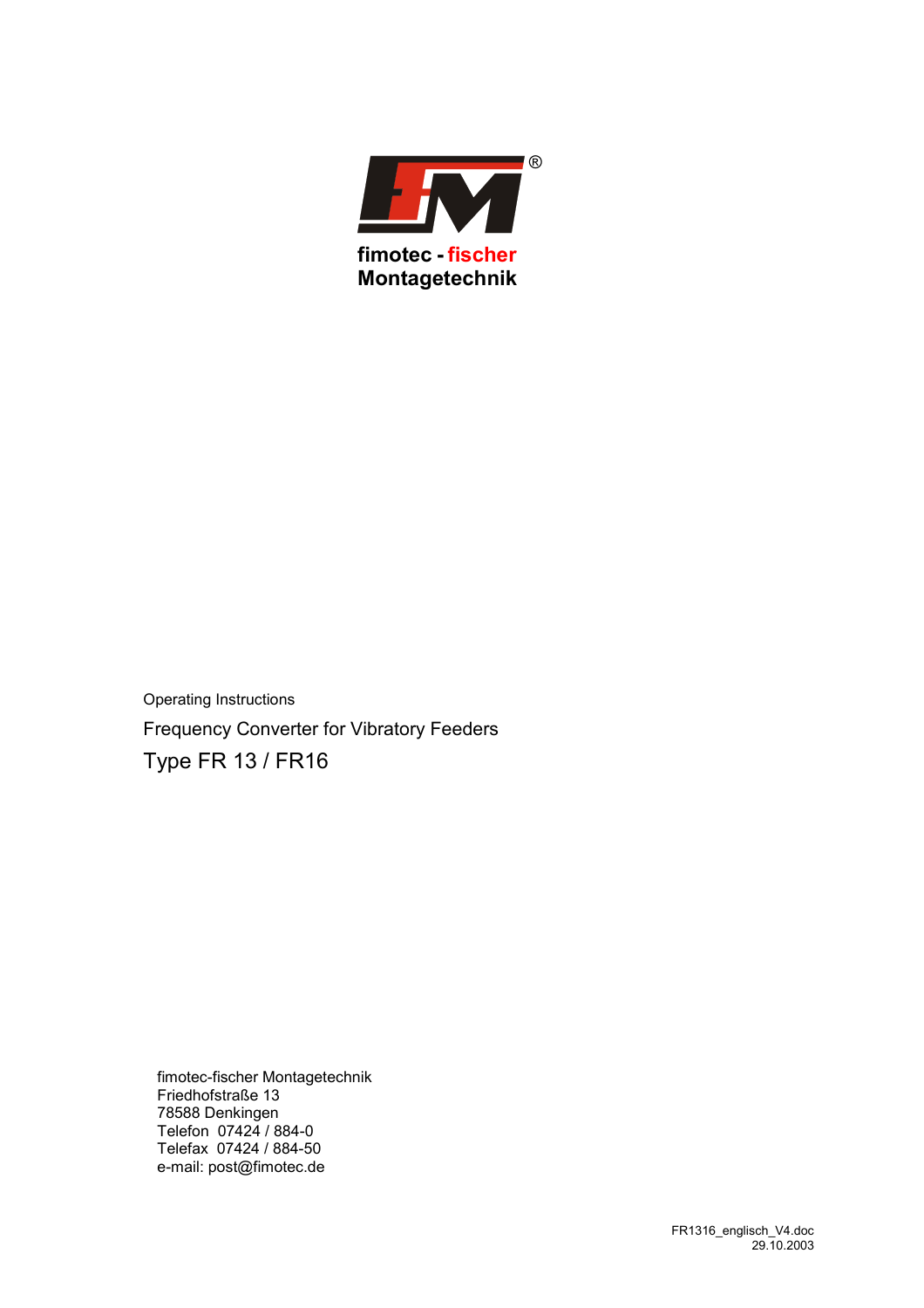

# **Technical safety instructions for the user**

This description contains the necessary information for the correct application of the product described below. It is intended for use by technically qualified personal.

Qualified personnel are persons who, because of their training, experience and position as well as their knowledge of appropriate standards, regulations, health and safety requirements and working conditions, are authorised to be responsible for the safety of the equipment, at all times, whilst carrying out their normal duties and are therefore aware of, and can report, possible hazards (Definition of qualified employees according to IEC 364)

# **Safety Instructions**

The following instructions are provided for the personal safety of operators and also for the protection of the described product and connected equipment.



# **Warning!**

Hazardous Voltage

Failure to observe can kill, cause serious injury or damage

- Isolate from mains before installation or dismantling work, as well as for fuse changes or post installation modifications.
- Observe the prescribed accident prevention and safety rules for the specific application.
- Before putting into operation check if the rated voltage for the unit conforms with the local supply voltage.
- Emergency stop devices must be provided for all applications. Operation of the emergency stop must inhibit any further uncontrolled operation.
- **The electrical connecting terminals must be covered!**
- **Earth bonding must be tested for integrity after installation.**

# **Specified Use**

The units described herein are electrical controllers for installation in industrial plant. They are designed for controlling vibratory feeders.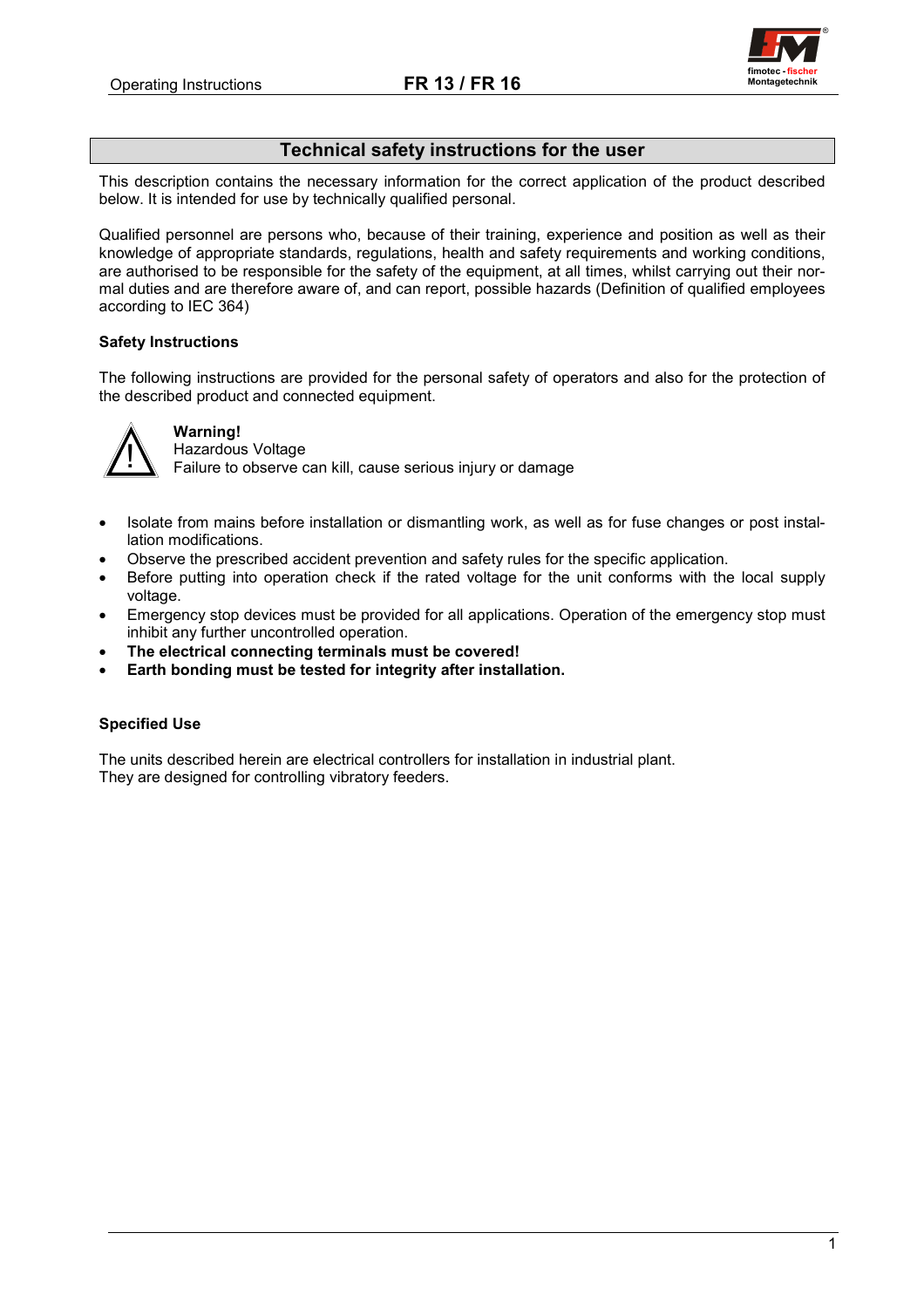

# Contens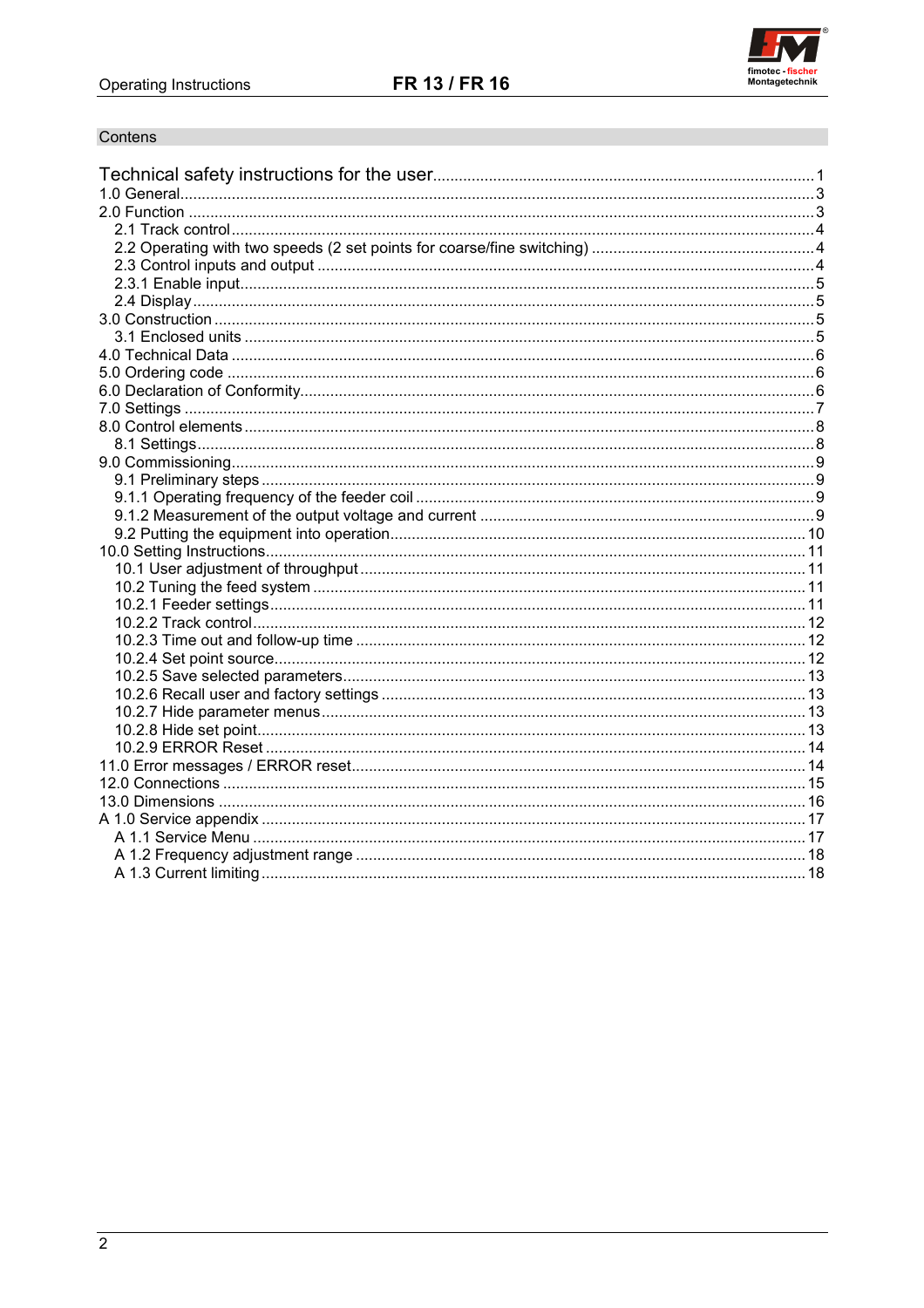

# **1.0 General**

The REOVIB MFS 168 range comprises special, adaptable controllers for use with vibratory feeders. The units generate an output frequency, to drive feeders, that is independent of mains frequency and so exact tuning with springs is not necessary. The feeders also run quieter because of the sinusoidal output signal. The adjusted output frequency corresponds to the mechanical vibrating frequency of the feed system. In operating mode the feeder remains constant at the set frequency. The feeder throughput is determined by the output voltage level.

## **Notable Features:**

- Adjustable output frequency, independent of mains frequency
- Adjustable minimum and maximum limits for the frequency range
- Adjustable current limit for the maximum coil current
- Constant feeder throughput irrespective of mains fluctuations
- On/Off status relay
- Track control
- 24 VDC output for operating a solenoid e.g air valve
- Four user setting memory locations



#### **2.0 Function**

The unit is set up by using the touch panel on the front plate (buttons and LED display). All settings can be made by using the touch panel and a series of menus. The various parameters can be selected by entering operator codes. A fuller description of the parameters can be found In the section on settings. Alternatively, the feeder throughput can adjusted by using an external potentiometer, an external voltage signal 0...10 V, DC or a current signal 0(4)...20 mA (the chosen option must be selected in menu 003). A relay with potential free contacts is provided for feeder status indication and this operates in conjunction with the feeder enable signal.

During normal operation the set point is displayed as a percentage in the LED window. In the programming mode the selected dimension, as described in the setting up instructions, is shown. Changed settings can be stored by leaving the programming mode or automatically saved by not pressing a key for a period of 100 seconds.

The control units can provide a frequency range from 5…150Hz, which can be limited by adjustable, upper and lower frequency limits. The usable adjustment range cannot exceed a ratio of 1:4, i.e. the upper frequency limit cannot be more than four times the lower frequency limit. It is possible to have a narrower setting of the limits and this provides a margin of safety against too wide a difference in the vibrating frequency.

The maximum output current drawn by the coil can be determined by integrated current limiting.

Critical parameters such as the current limit and vibrating frequency range are held under a special service menu. This menu cannot be accessed through the normal menu structure and an additional code number must be used to gain access. This prevents unauthorised adjustment of these sensitive parameters.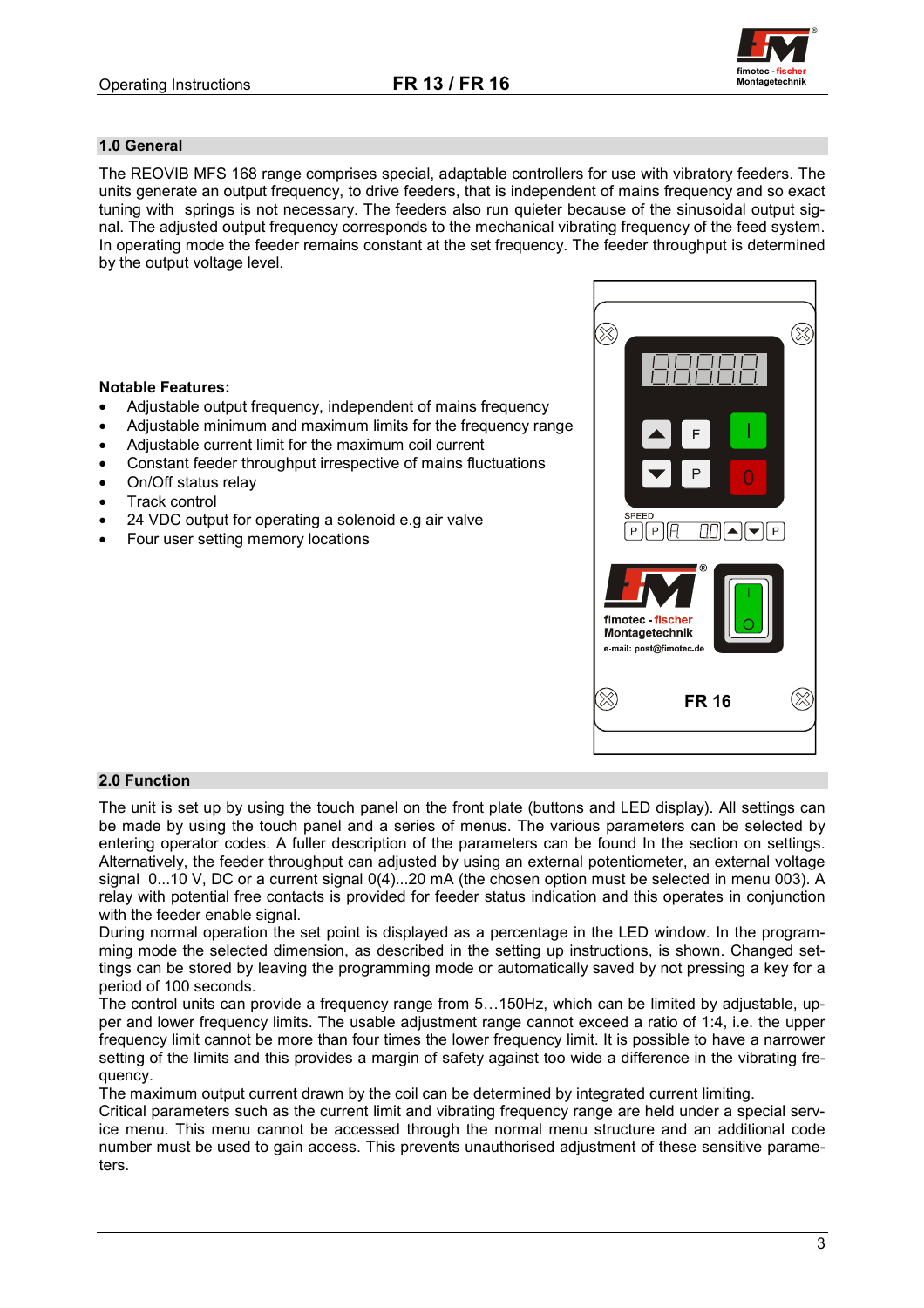

#### **2.1 Track control**

The output can be switched ON and OFF from a track component sensor, using internal, adjustable time delays (ton and toff).

The queue of components rises above and drops below the track sensor position. The controller output switches on when the sensor cannot detect product and a switch-on time delay has elapsed. The output is switched off when product is detected and a switch-off time delay has elapsed (FULL displayed in the LED window). Gaps in the product feed cause resetting of the time delay. The time will always be precise from the last or first component, respectively. The ON and OFF



time delays are set in the programming menu. The first decimal point in the display blinks to indicate that an internal timer is running.

With activating the feeder , another time- level " sensor time out" will be started. This time-level will give a fault message over the output ST6 after an adjustable time "t fault (1...240sec) has elapsed, if during this time period se no product has beeb detected by the sensor.

As an option, it is possible to also switch the feeder off. In this case the display will show "ERROR SE" alternately. This switch-off function must be selected in the menu "C15" with "E:E:" = I (ERROR reset by 0/I- button or enable on / off).

#### **2.2 Operating with two speeds (2 set points for coarse/fine switching)**

Coarse/Fine control can be used instead of track control (Menu C 003). The second set point is activated through the same sensor input that is used for track control. Either contacts or a 24 VDC signal can be used to change the set point from coarse to fine. The second set point is activated, immediately, by applying a 24 V signal

# (**The track control function is invalid**)

#### **2.3 Control inputs and output**

| Enable input:                   | External switch or 24 VDC signal voltage                                                                                                                          |
|---------------------------------|-------------------------------------------------------------------------------------------------------------------------------------------------------------------|
| Output Sensor time out:         | Internal contact                                                                                                                                                  |
| Sensor input for track control: | 24 V, DC (PNP)                                                                                                                                                    |
| Output status relay             | Status-Relay contact 250 V/1 A (changeover). Relay closes when the<br>feeder is running – the relay opens when there is no enable signal or a<br>fault displayed. |
| Air valve output:               | 230 V, AC (Main voltage)<br>Output for air blast, comes on with feeder and switches off, 0 - 60 sec.,<br>after feeder stops                                       |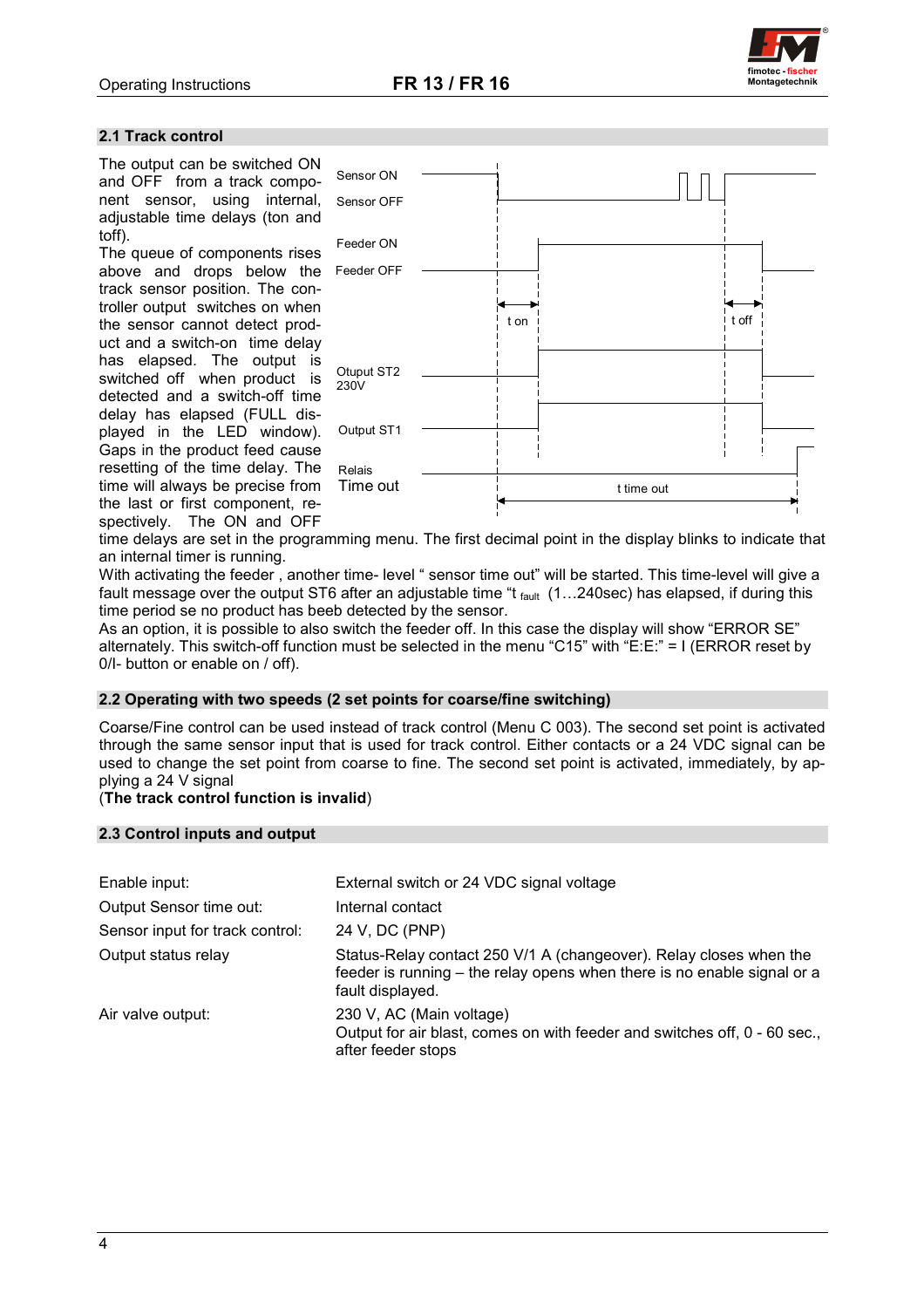

# **2.3.1 Enable input**

In the standard settings the enable input is inverted. It means the controller is running without an external enable signal. For using the enable input the parameter "-En." in menu "C 003" must be set to "0"

# **2.4 Display**



Normal Mode: The throughput set point is displayed



Output switched off using the `0` button



Unit inhibited by the enable input



Output switched off by the track control sensor

# **3.0 Construction**

The units are available as stand-alone enclosed versions .

# **3.1 Enclosed units**

- Mains switch
- Touch panel with display
- Mains cable with plug
- Output socket for connecting to the feed system
- Sensor socket. The standard unit has provision for 24 VDC sensors with a PNP output
- Control socket for enable signal
- Control socket for status relais
- Control socket for sensor time out
- Control socket for Air valve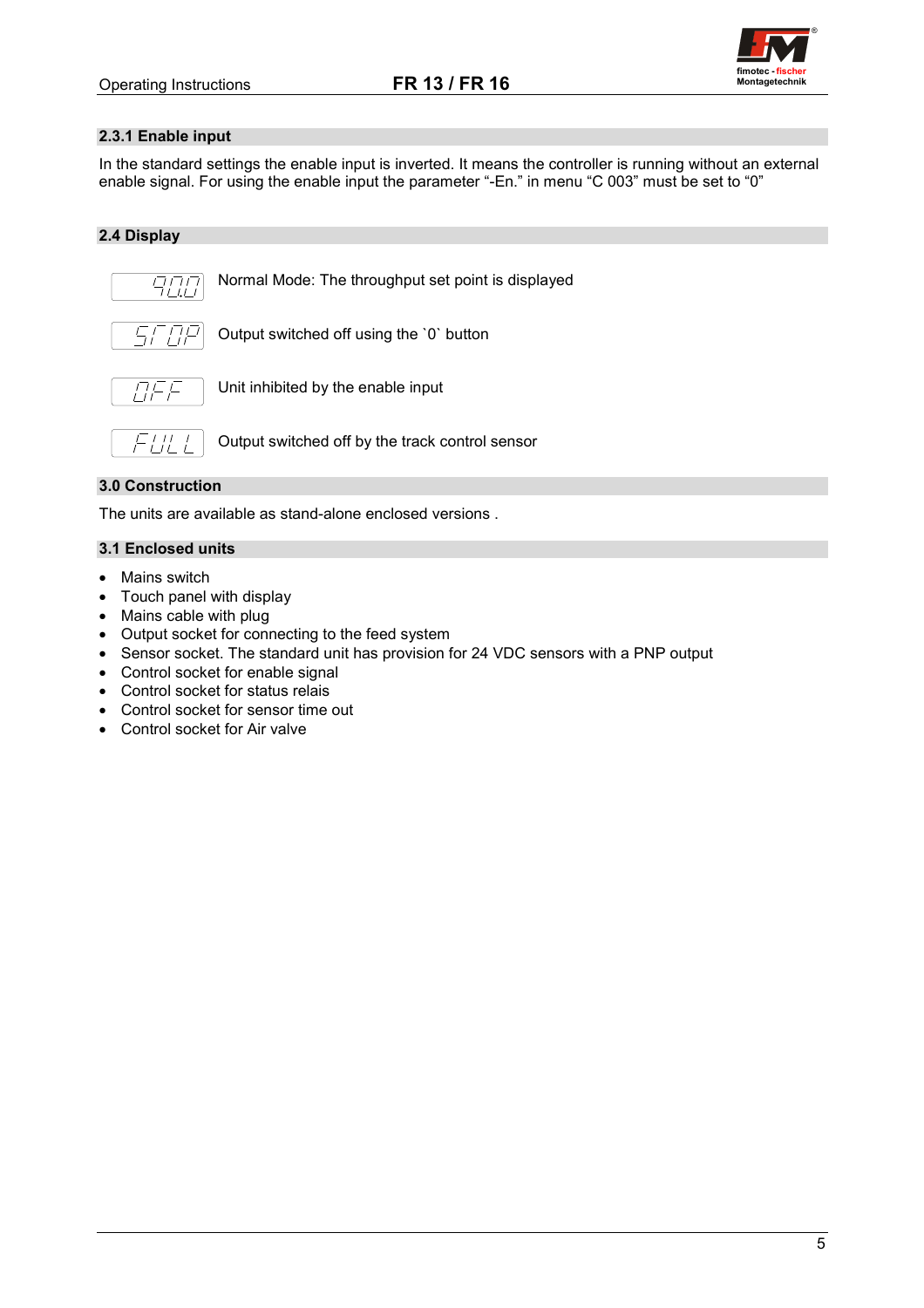

# **4.0 Technical Data**

| Model Type                  | FR 13                                                                 | <b>FR 16</b>                                                                           |  |  |  |
|-----------------------------|-----------------------------------------------------------------------|----------------------------------------------------------------------------------------|--|--|--|
| Supply voltage              | 110 V, 240 V +/- 10 %, 50/60                                          |                                                                                        |  |  |  |
| Output                      | 095 V, 0205 V                                                         |                                                                                        |  |  |  |
| Output current              | Max. 3 A                                                              | Max. 6 A                                                                               |  |  |  |
| Recommended *<br>Protection | 10 A Anti-surge<br>16 A Anti-surge<br>Type D current trip device      |                                                                                        |  |  |  |
| Enable                      |                                                                       |                                                                                        |  |  |  |
| Status relay                |                                                                       | 24 V, DC input (connect to internal 24 V reference)<br>Change-over contacts, 250V, 1 A |  |  |  |
| Sensor supply               | 24 V, DC, 100 mA                                                      |                                                                                        |  |  |  |
| Sensor type                 | PNP output                                                            |                                                                                        |  |  |  |
| Solenoid valve out-<br>put  | 230 V, AC (110 V) switched on with feeder unit, off 0 - 60 sec. later |                                                                                        |  |  |  |
| Operating tempera-<br>ture  | $0+45 °C$                                                             |                                                                                        |  |  |  |
| Storage temperature         | $-10+80 °C$                                                           |                                                                                        |  |  |  |
| Altitude                    | 1000 m 0.5 % rated current reduction for each additional 100 m        |                                                                                        |  |  |  |
| Protection                  | IP 54                                                                 |                                                                                        |  |  |  |

**\* The units are provided with switch-on, current damping. However it is still possible that some internal capacitor, energising, current spikes will be generated, especially when several units are switched on simultaneously. Therefore, fuses and overload trips should have anti current surge characteristics.**

# **5.0 Ordering code**

| <b>Type</b>      | Construction                              |
|------------------|-------------------------------------------|
| <b>FR 13</b>     | 3 A. Enclosure Version with track control |
| FR <sub>16</sub> | 6 A, Enclosure Version with track control |

## **6.0 Declaration of Conformity**

We declare that these products conform with the following standards : EN 50081-2 and EN 50082-2 in accordance with the regulations of guidelines 89/336/EWG.

REO ELEKTRONIK GMBH, D-42657 Solingen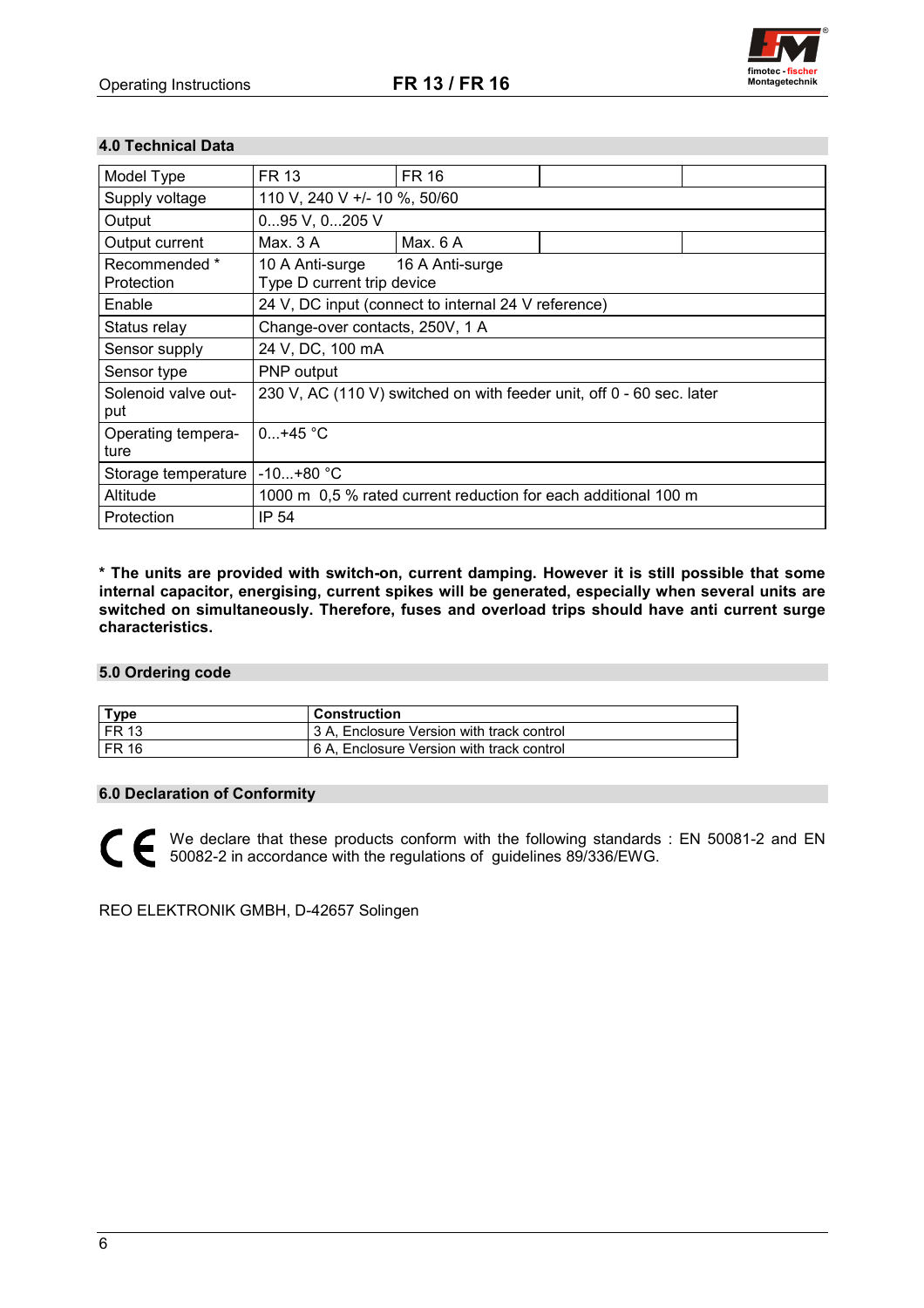

# **7.0 Settings**

**After checking the correct operation of the controller in conjunction with the vibratory feed system it is advisable to restrict the user to feeder throughput settings only.**

## **Setting the feeder throughput:**

**Press the P key twice and adjust the throughput with the cursor keys (Code C. 000).**

| Parameter:              |          | Code | <b>Factory set-</b><br>ting: | Entry<br>Code: |
|-------------------------|----------|------|------------------------------|----------------|
| <b>Vibratory feeder</b> |          |      |                              |                |
| Amplitude (throughput)  | $0100\%$ | Α.   | $0\%$                        | 000, 002       |

## **The following variable parameters are available for setting up the feed system**

| Parameter:                      |                                    | Display    | <b>Factory</b>   | Entry          |                  |
|---------------------------------|------------------------------------|------------|------------------|----------------|------------------|
|                                 | <b>Vibratory feeder</b>            |            |                  | settings:      | Code:            |
| 0100%<br>Amplitude (throughput) |                                    |            | A.               | 0%             | 000, 002,        |
|                                 |                                    |            |                  |                | 020, 096         |
| $\bullet$                       | Maximum control limit $(U_{max})$  | 50100 %    | P.               | 100 %          | 020, 096         |
| $\bullet$                       | Vibrating frequency                | 30140 Hz   | $\overline{F}$ . | 100 Hz         | 020, 096         |
| $\bullet$                       | Soft start ramp up                 | 010 Sec.   | $\mathcal{L}$    | $0,1$ sec.     | 020, 096         |
| $\bullet$                       | Soft stop ramp down                | 010 Sec.   | \.               | $0.1$ sec.     | 020, 096         |
| $\bullet$                       | Switch to external set point       | 0/1        | E.S.P.           | 0              | 003              |
| $\bullet$                       | Set point 0(4)20 mA                | 0/1        | 4.20             | $\mathbf 0$    | $\overline{003}$ |
| $\bullet$                       | Potentiometer set point            | 0/1        | Pot.             | $\overline{0}$ | 003              |
| $\bullet$                       | Coarse / Fine control              | 0/1        | S.P.2.           | $\overline{0}$ | 003              |
| $\bullet$                       | Invert enable                      | 0/1        | $-En.$           |                | 003              |
|                                 | <b>Track control</b>               |            |                  |                |                  |
|                                 | Switch on time delay               | 060 Sec.   | Τ.               | 1 sec.         | 007, 167         |
| $\bullet$                       | Switch off time delay              | 060 Sec.   | $\overline{O}$ . | 1 sec.         | 007, 167         |
| $\bullet$                       | Invert sensor                      | PNP / PNP  | -SE.             | <b>PNP</b>     | 007, 167         |
|                                 |                                    | inverted   |                  |                |                  |
|                                 | Sensor Time-out                    | 0/1        | $\overline{E}$ . | $\mathbf 0$    | 015              |
| $\bullet$                       | Sense Time delay (Sensor Time-out) | 1240 Sec.  | E.E.             | 180            | 015              |
| $\bullet$                       | Follow-up time                     | $060$ Sec. | Ai.              | 4 sec          | 015              |
|                                 | <b>Service</b>                     |            |                  |                |                  |
|                                 | Display actual output current      |            | i.               |                | 040              |
| $\bullet$                       | Display actual frequency           |            | $\overline{F}$ . |                | 040              |
| $\bullet$                       | <b>ERROR Reset</b>                 |            | Clr.Err.         |                | 009              |
| $\bullet$                       | Save user settings (03)            |            | PUSH.            |                | 143              |
| $\bullet$                       | Recall factory settings            |            | FAC.             |                | 210              |
| $\bullet$                       | Recall user settings (03)          |            | US.PA.           |                | $\overline{210}$ |
| $\bullet$                       | Hide programming menus             | 0/1        | Hd.C.            | 0              | 117              |
|                                 | Display software version           |            |                  |                | 001              |
|                                 |                                    |            |                  |                |                  |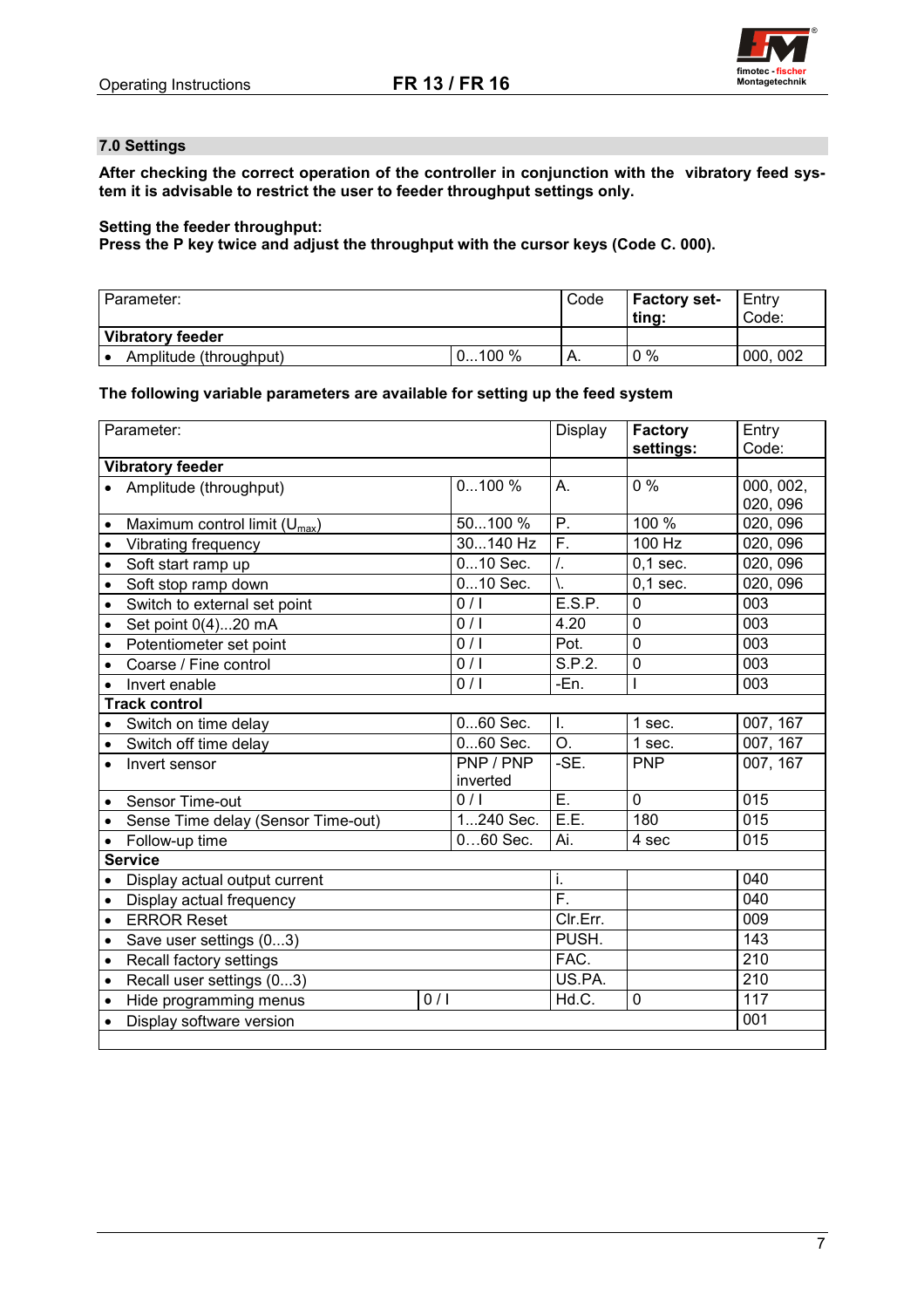

# **8.0 Control elements**

## **8.1 Settings**

The six buttons and a LED display found in the front panel, are used for operating and setting up the unit. All operating methods and adjustable parameters can be set up through this panel.

The "I" and "O" buttons are used for switching the unit ON and OFF, however, **these do not provide mains isolation**, they simply inhibit the power semiconductors

The "P", "F" and "Cursor Buttons" are used for parameter adjustment. Parameters are set by using menu controls which are called up by entering operator codes. The functions are described in greater detail in the section on setting instructions.

The display value can be increased or decreased by units, or tenths of units, by a short press of the cursor buttons. Holding the buttons down will cause the display to change in units of ten.



To prevent accidental or unauthorized adjustment the adjustment parameters, in the user menus, are protected. A code must be entered to open the user menus. There are different pass codes for each function group.

#### **Setting adjustments are automatically saved upon leaving the programming mode or if no button is pressed for a period of 100 seconds.**

All setting routines are commenced by pressing the programming button "P". The following diagram should clarify the sequence in which keys are pressed:-



- 1. Press the "P" key.
- 2. Select the code number with the cursor keys.
- 3. Press the "P" key. This displays the first menu point. The required menu point can be found by repeatedly pressing the "P" key (scrolling).
- 4. The value in the menu point can be changed with the cursor keys.
- 5. Scroll to the next menu point or to the end of the menu, which returns the display to the set point value, by pressing the "P" key. To exit the menu and return back to the normal display, quickly, depress the "P" key for 5 seconds.
- 6. To return back to the previous position in the menu, press the "F" key.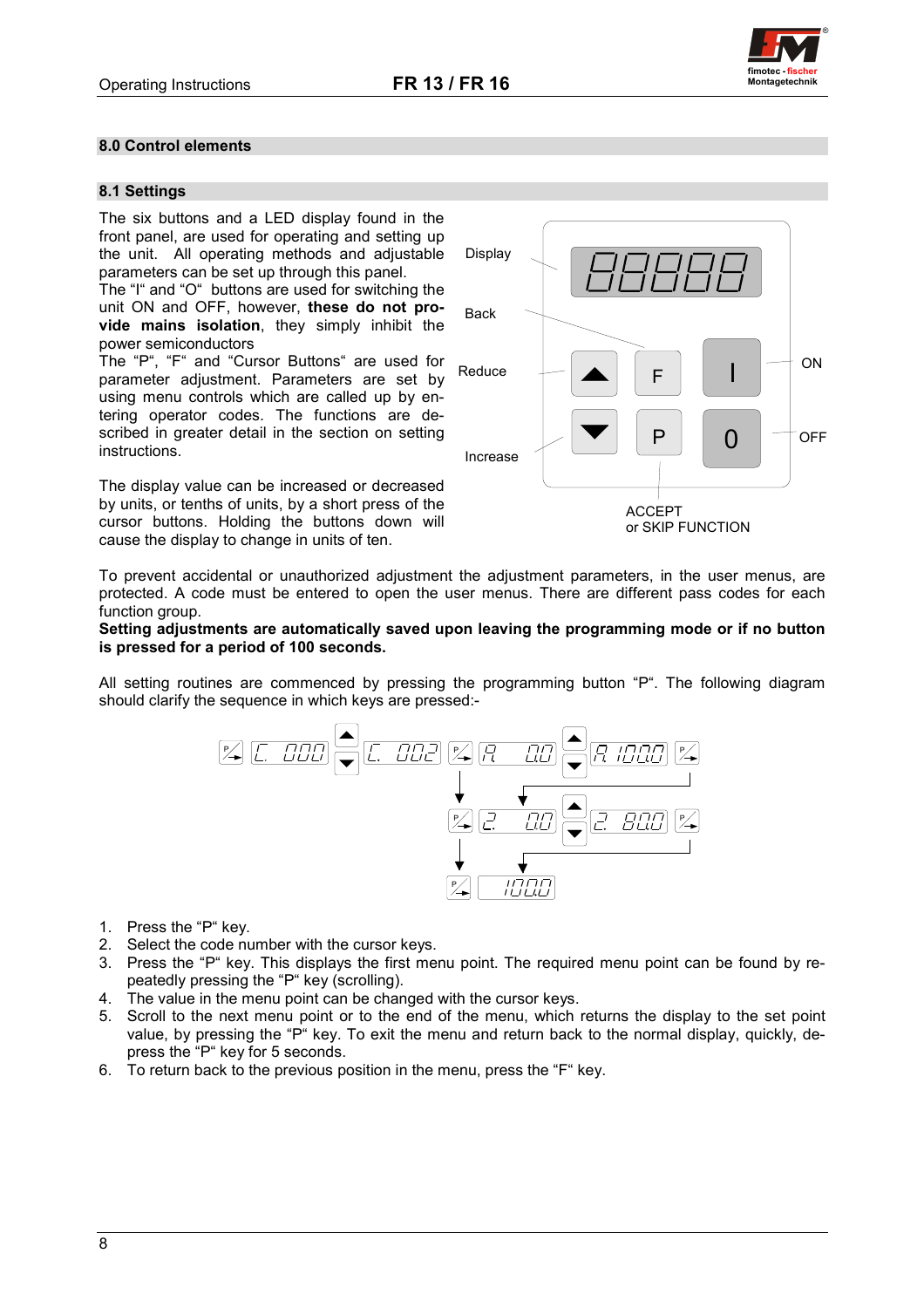

## **9.0 Commissioning**

#### **9.1 Preliminary steps**

- Check that the unit is correct for the local mains supply (rating plate information) and that it is correctly rated for the feed system.
- Connect the controller according to the connection diagram

# **Important points**



Using the control units described in this document, it is possible to adjust the feed system so that it runs at resonance. In this condition it is possible to obtain excessive output for a very low set point setting. Therefore extreme care should be taken to avoid causing damage to the drive coil, through hammering.

In practice it is not possible to run at resonant frequency without accelerometer feedback because the system would be unstable and uncontrollable. The system must be set safely off resonance i.e. either above or below the natural frequency.

**Resonant frequency:** Depending on the spring and mass design of the feeder system it is possible to have resonance at more than one frequency. These additional resonance points are multiples of the main frequency. For this reason in critical situations it is possible that the automatic frequency search will not find true resonance and in such cases the natural frequency must be determined manually.

## **9.1.1 Operating frequency of the feeder coil**

It is possible that the current flowing through the coil will increase for a small frequency adjustment. and so this should be checked with a true RMS instrument for each new application as well as monitoring the coil for heat build-up.

The coil should be designed for the correct operating frequency to prevent excessive current draw and the consequential overloading of the coil.

#### **9.1.2 Measurement of the output voltage and current**

The voltage and current cannot be measured with a regular instrument because the controller output uses an electronic inverter with a pulse width modulation signal. An effective measuring instrument such as a moving iron meter (analog) must be used. It is recommended that an analog instrument is used rather than an electronic multi-meter which will give a misleading reading.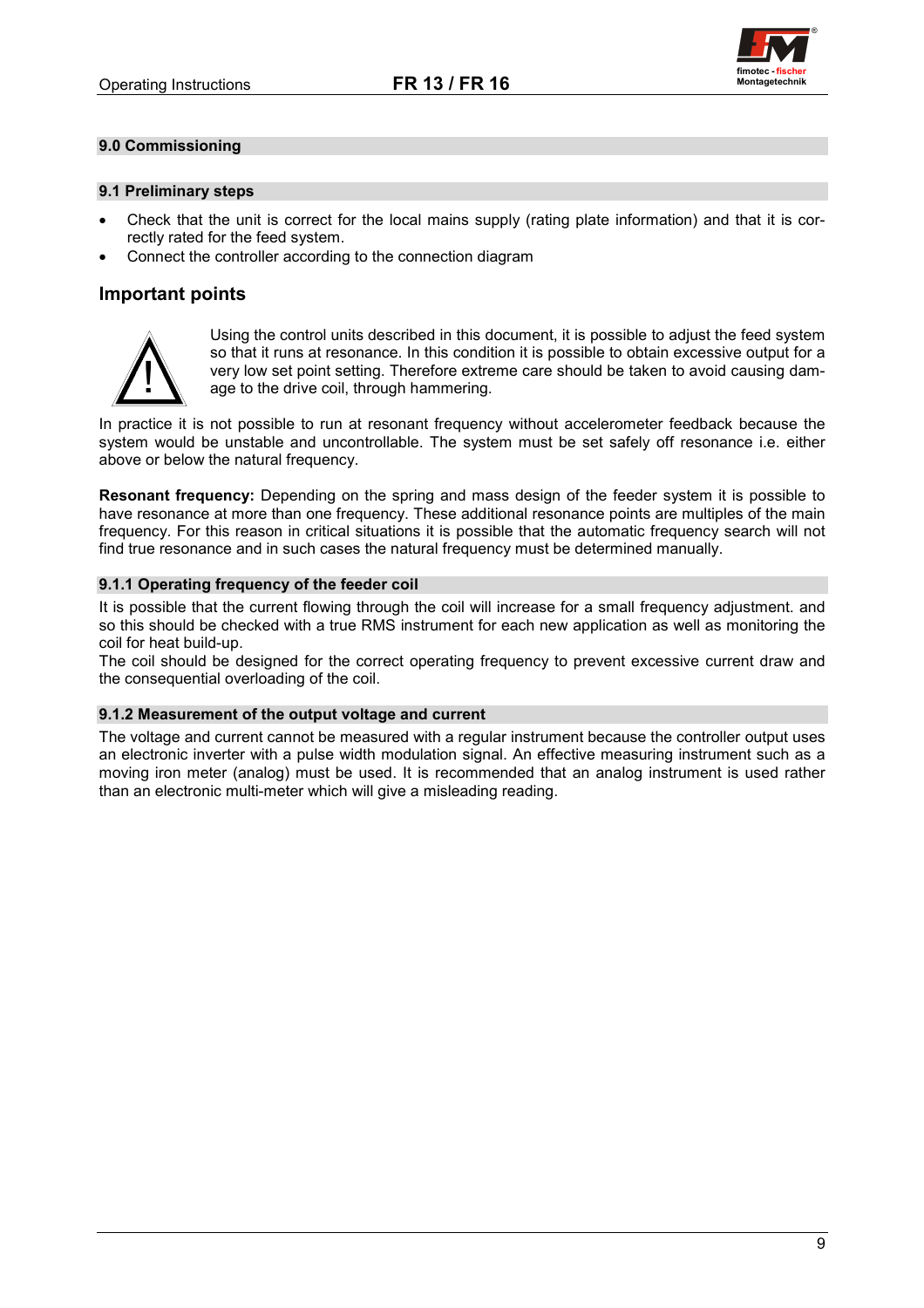

#### **9.2 Putting the equipment into operation**

- 1. Establish the vibrating frequency.
- 2. Establish the power of the feed system (maximum permissible current draw).

#### For a new feeder where settings are unknown: (see also comments below)

**Without connecting the feeder**, select parameter FAC in menu C210 (reset factory settings), press the cursor key to reset (SAFE) and press the P key to leave the menu. The factory settings are listed in the table in section 7, headed settings

## **! Comments !**

It is possible that a special parameter set, for a machine manufacturer, has been pre-stored under a user code and these can be recalled. In such instances specific machine settings will be loaded and so the next steps are not relevant.

Basic settings:

- Connect feeder.
- Set frequency (refer to feeder data sheet). Menu C096 parameter F.
- Check current limit (refer to feeder data sheet). Menu C040 parameter I (shows the current limit as a percentage of maximum). If applicable use service menu for setting.
- Increase set point, observe feeder, check running.
- Increase set point to maximum and check if power needs limiting (hammering). If necessary adjust the limit as follows:-
- Adjust set point to zero
- Set parameter P (maximum limit) in Menu C096 to 50
- Adjust set point A to 100%.
- Increase the maximum limit P from 50% until the required amplitude is reached.
- The full set point range of 0…100% can now be used.

Additional settings e.g. soft start, time delays etc. can be set to suit the particular equipment.

#### **Determining the output frequency (vibrating frequency)**

It is essential that the output frequency is adjusted with the set point set at a low frequency, otherwise on hitting the resonant frequency it is possible to achieve a high amplitude with a low output voltage. An analog, effective value, current indicating unit (moving iron meter) must be connected into the output circuit. **Resonant is reached when there is a maximum amplitude for a minimum output current.**

**To achieve a stable feed system there must be an offset between the vibrating frequency and resonance (approx. 1…2Hz).** This offset must be determined by the user because different feeders have different running characteristics.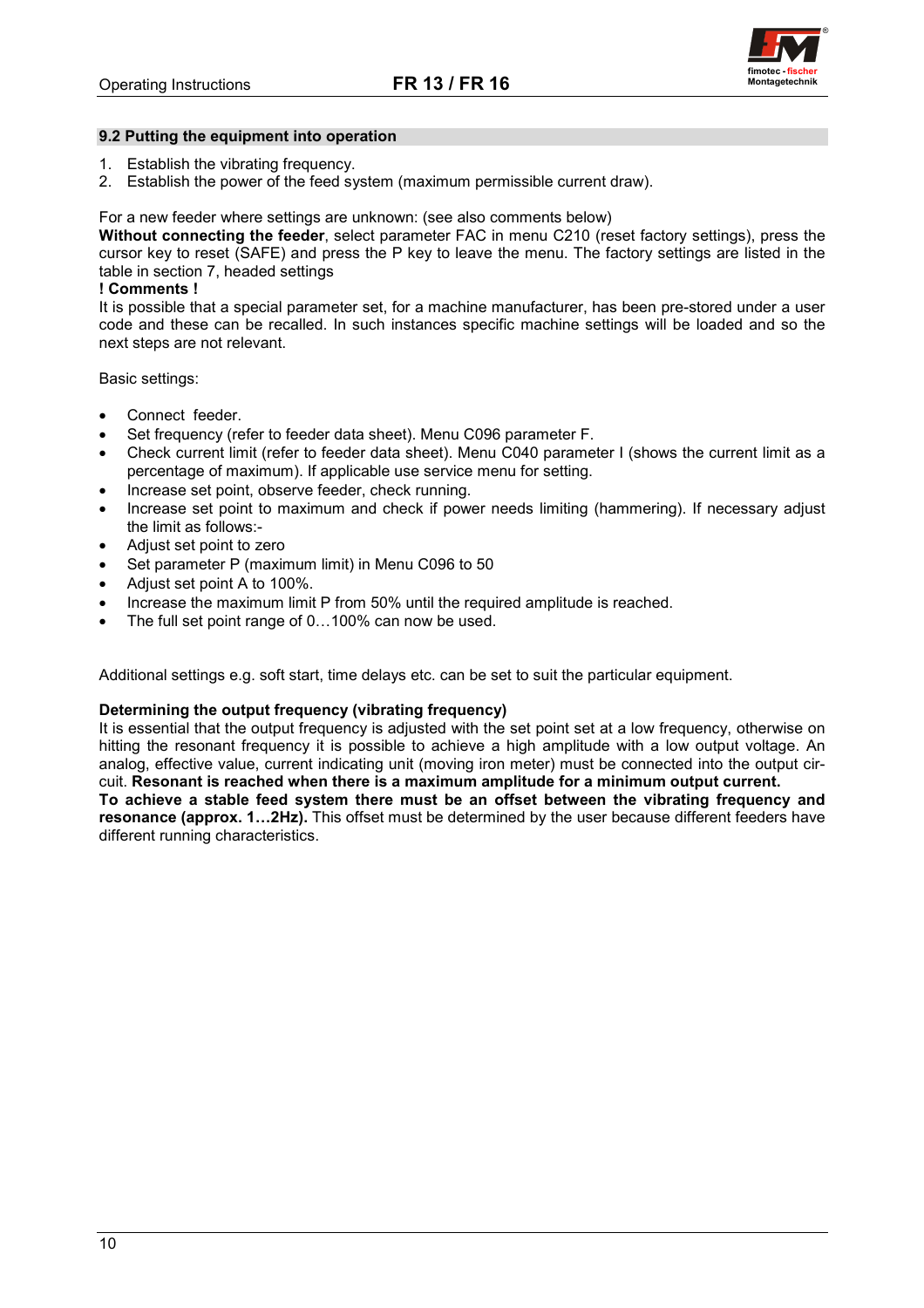

# **10.0 Setting Instructions**

**10.1 User adjustment of throughput**

Code C. 000



A further set point code can be found under C002 (for use in coarse/fine operation)



# **10.2 Tuning the feed system**

# **10.2.1 Feeder settings**

Code C. 020, 096

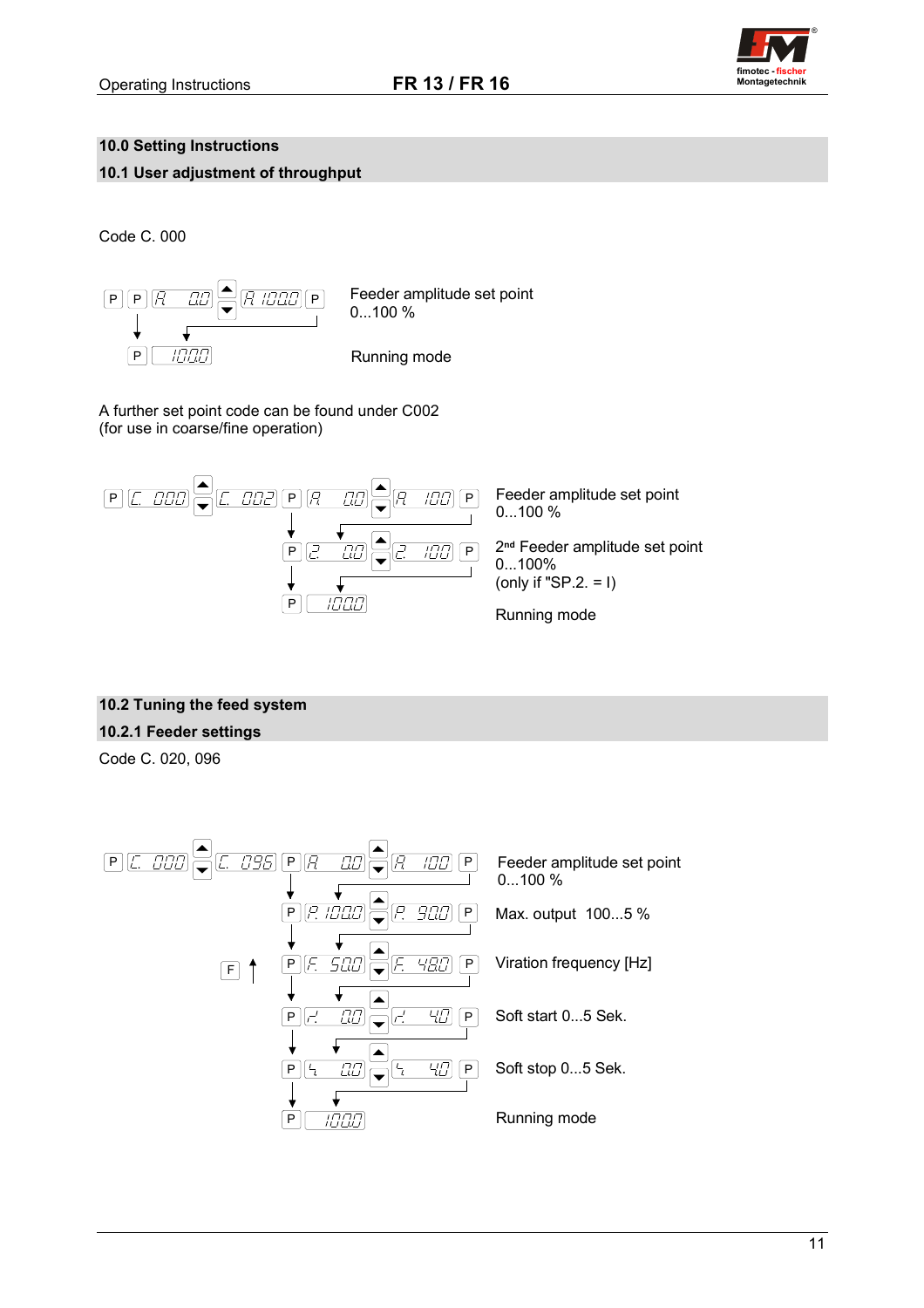

# **10.2.2 Track control**

Code C. 007, 167



# **10.2.3 Time out and follow-up time**

Code C 015



# **10.2.4 Set point source**

Code C. 003

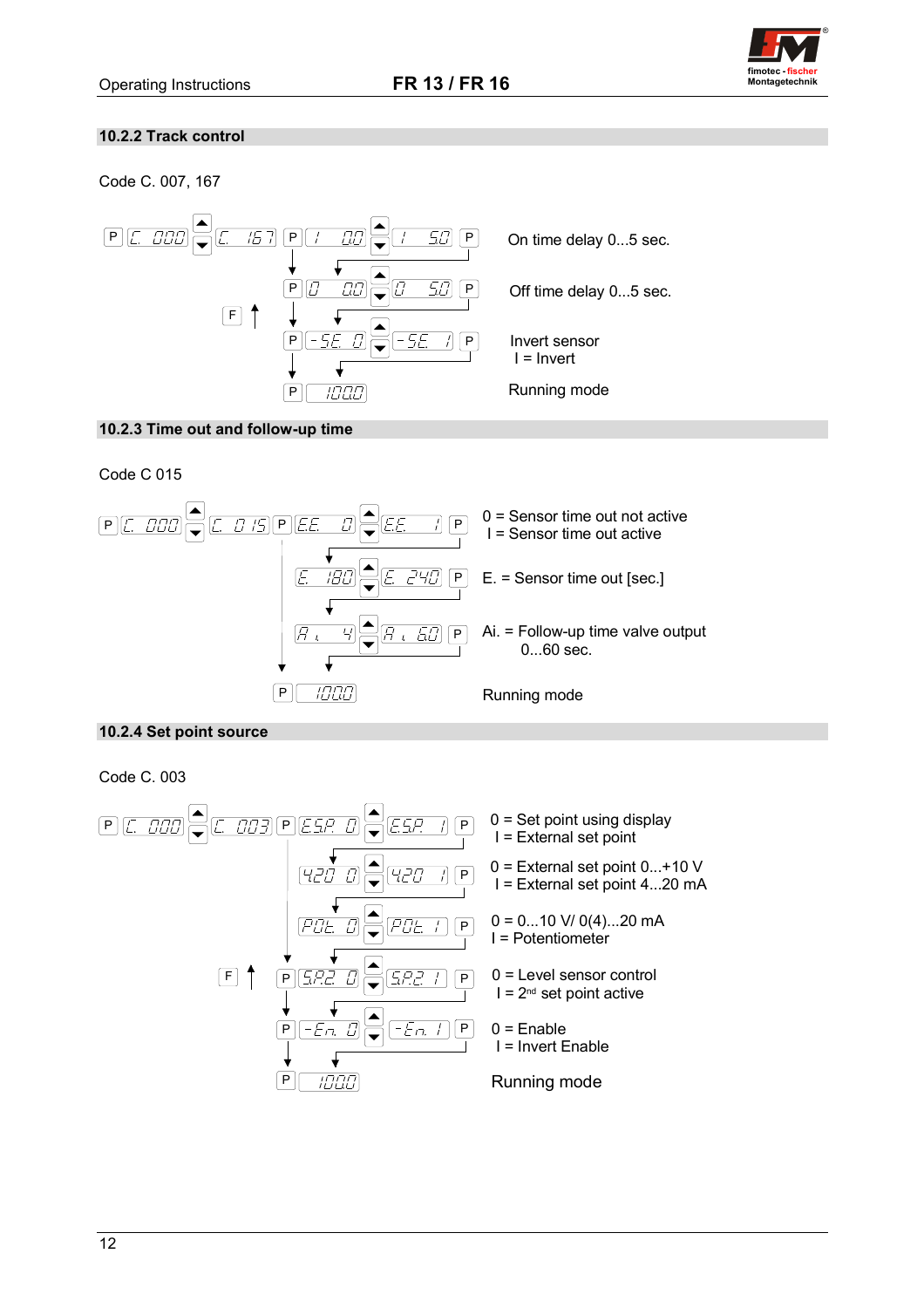

# **10.2.5 Save selected parameters**





# **10.2.6 Recall user and factory settings**

Code C. 210



# **10.2.7 Hide parameter menus**

Code C. 117



# **10.2.8 Hide set point**

Code C. 137



This parameter disabled only the set point access. For disable all parameters use also code C. 117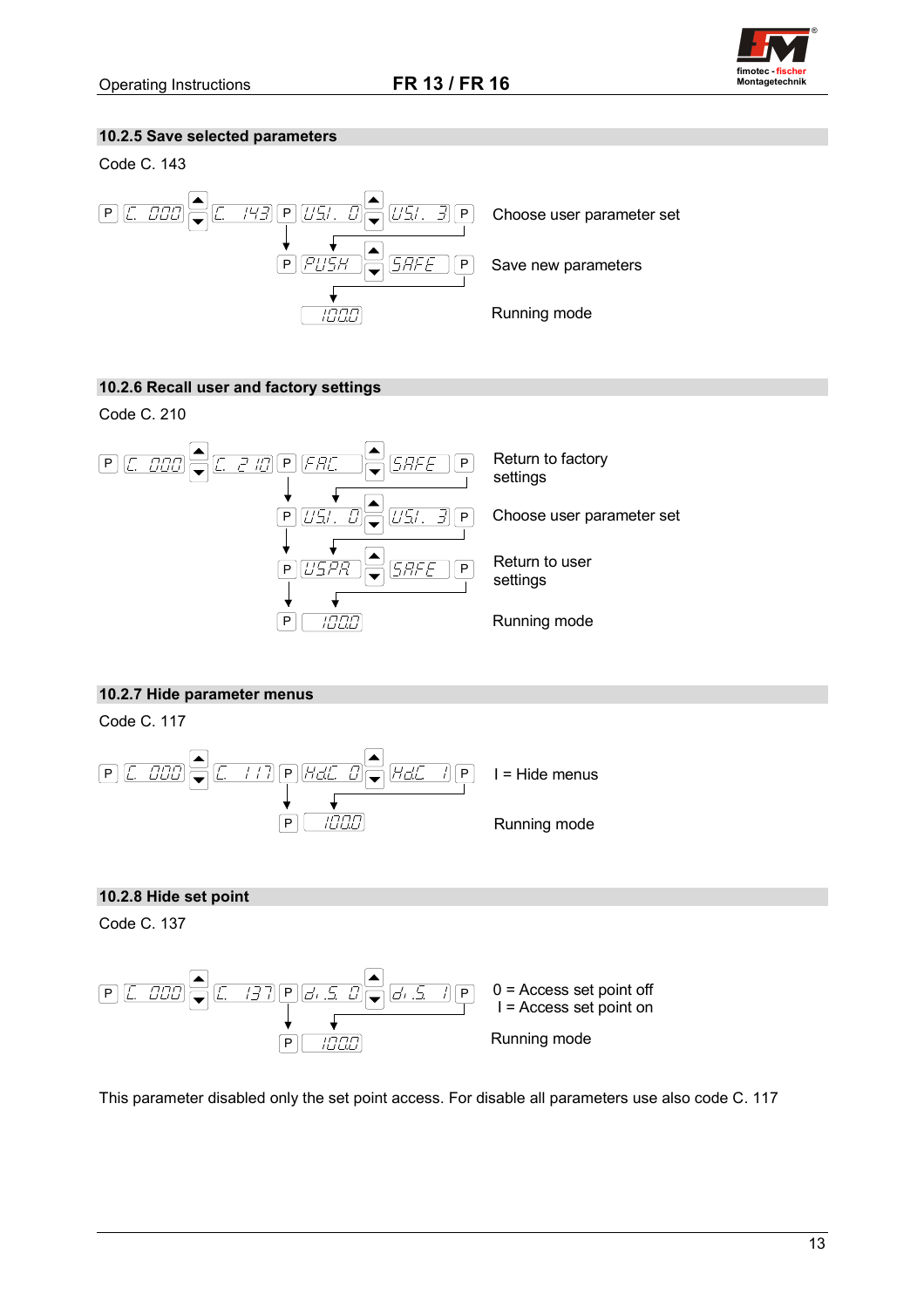

## **10.2.9 ERROR Reset**

In the event of an error check that this is not caused by incorrect wiring or cable faults. The error message, ERROR ACC, can also occur if regulation mode is chosen (in Menu C008) and an accelerometer is not connected, for example.

Reset the error in the following manner:-



## **11.0 Error messages / ERROR reset**

Errors are indicated by an alternating code and ERROR display

#### **Overload limit**

Output level exceeded e.g. incorrect frequency setting, coil airgap to wide.

#### **Short circuit trip**

Faulty coil, short circuit or defective cable..

#### **Over voltage**

**Menu C009.**

Supply voltage too high or back EMF from the coil at lower frequencies.

#### **Current spike limit**

Frequency set too low for installed coil or frequency altered too rapidly during setting up.

 $\overline{H}$ 

 $\overline{H}$ 

5F

Error

חם ח

ヒェニュー

 $E$ rror

#### **ERROR Reset through Menu C009**

**Sensor time out** After sensor time out has elapsed

**ERROR Reset is achieved by pressing touch panel keys 0 or I during normal operation or by using**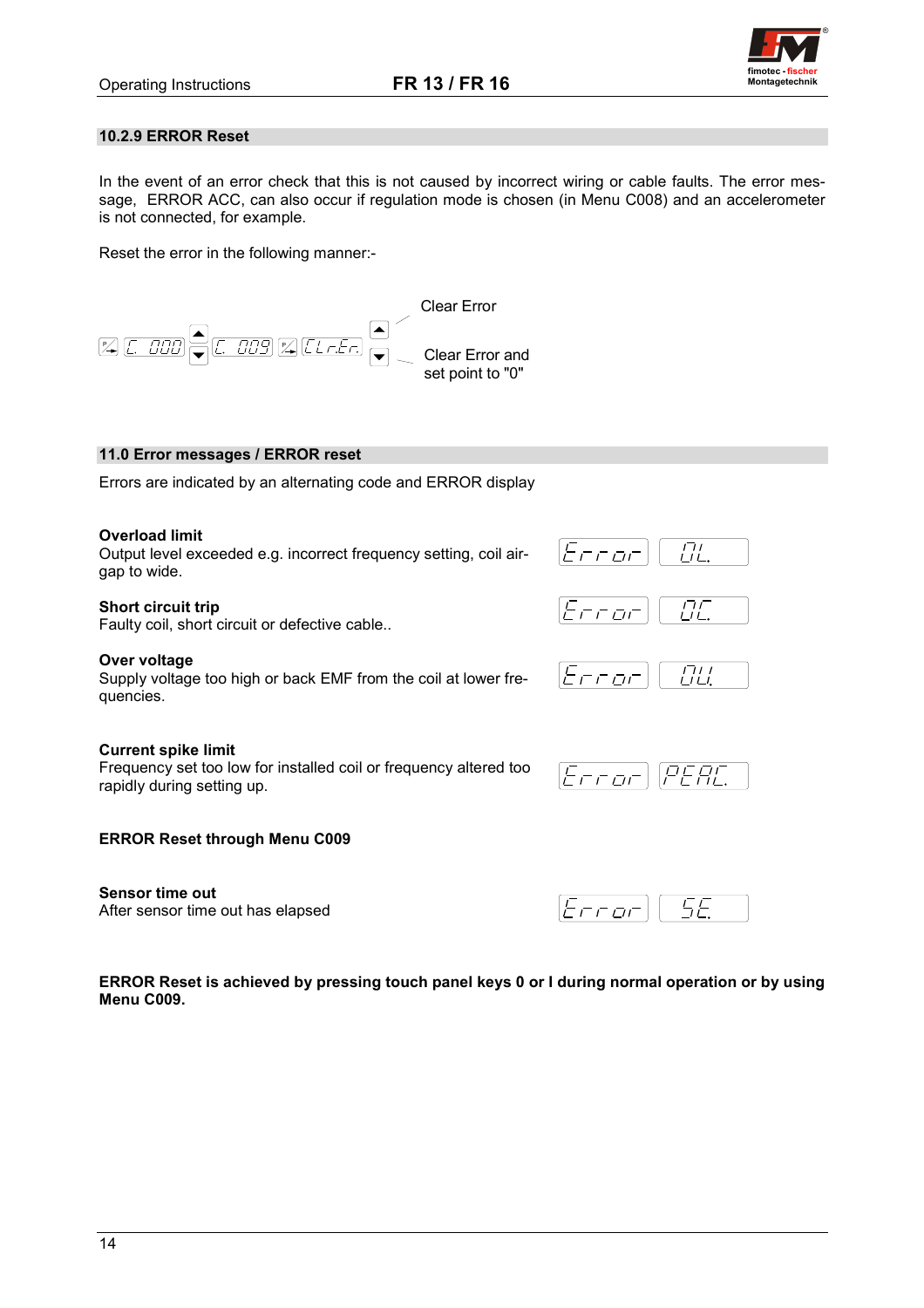

# **12.0 Connections**

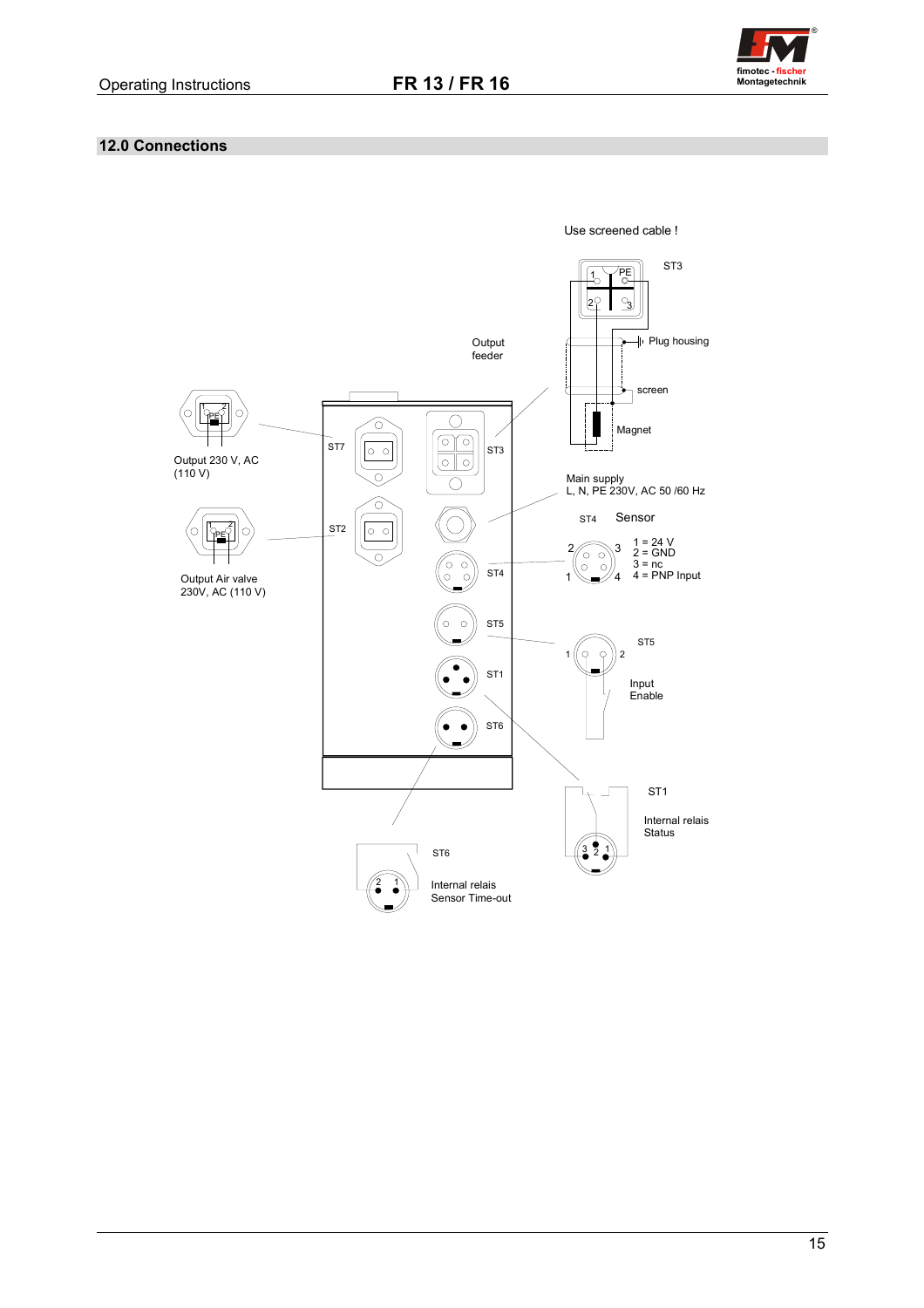

# **13.0 Dimensions**



All dimensions in [mm]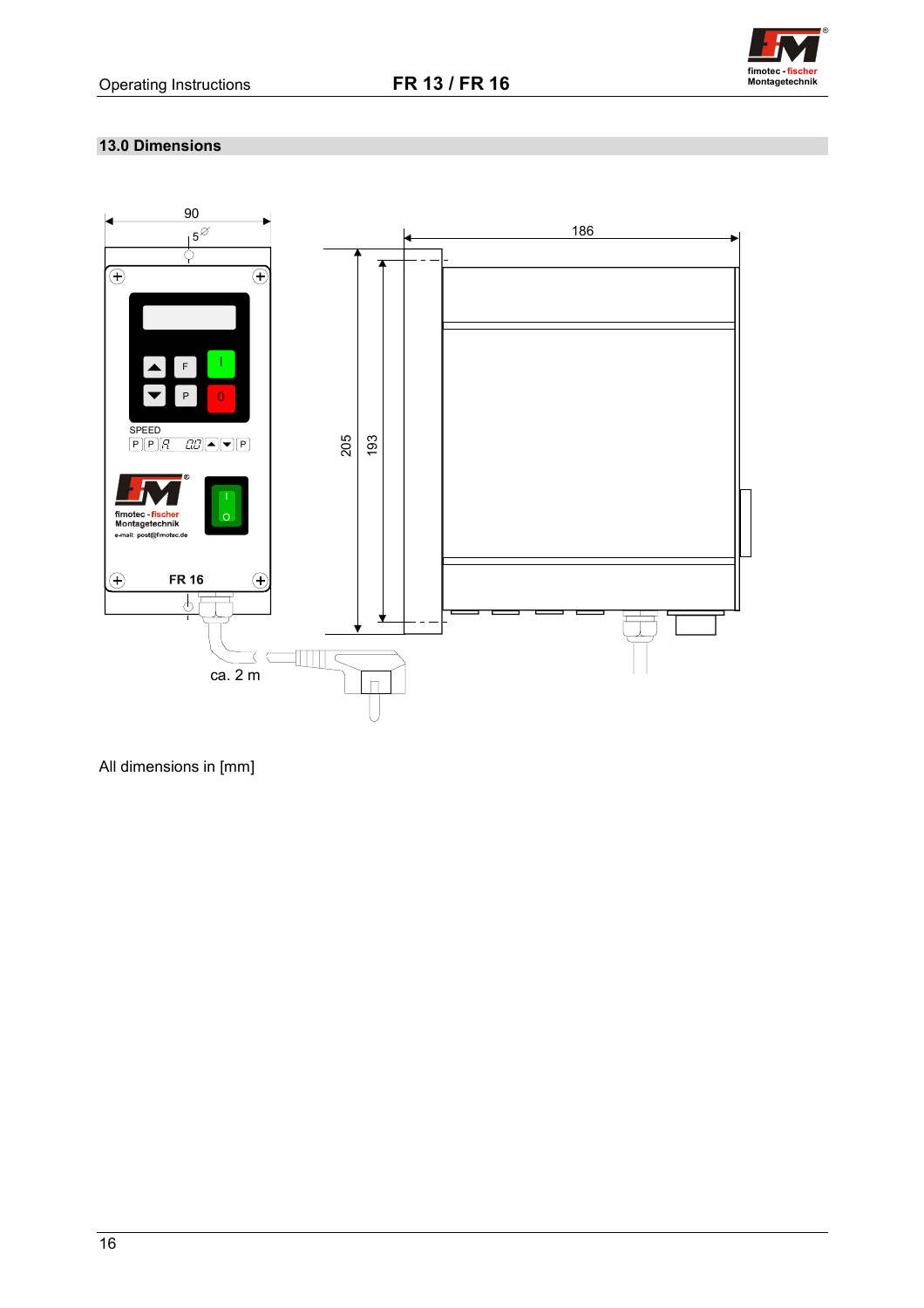

## **A 1.0 Service appendix**

## **ATTENTION !**

**The settings described in this section relating to the service menu are intended for use by skilled persons because the functions and limits of the feed system can be greatly influenced by their adjustment**

**It is the responsibility of the supplier of the equipment to decide whether this information should be released or restricted for use by service engineers only.**

**The service menu cannot be accessed through the normal menu structure. It can only be enabled by using a special key code.**

## **A 1.1 Service Menu**

The critical parameters, current limit and user adjustable frequency range are held in a separate service menu. This menu cannot be reached through the normal menu structure and must be enabled by using an additional code number. This prevents the unauthorised changing of these sensitive parameters

- **Current Limit** Protects the coil against overload.
- The output current limit is set to the maximum current rating of the coil.
- **Frequency limits** Protection against unhealthy operation. The vibrating frequency limits available to the user are fixed.
- **Output voltage limit** 110 V The output voltage limit allows 110v coils to be used on a 230V supply without damage.

| Parameter: |                            | Display   | Factory<br>setting: | Entry code: |     |
|------------|----------------------------|-----------|---------------------|-------------|-----|
|            | Enable service menu        | 0/1       | En.S.               |             | 127 |
|            | Adjust current limit       | $0100\%$  |                     | 100         | 040 |
|            | Set lower frequency        | $5150$ Hz | F.L.                | 35          | 040 |
|            | Set upper frequency        | $5150$ Hz | F.H.                | 140         | 040 |
|            | Limit output voltage 110 V | 0/1       | P.Li.               |             | 040 |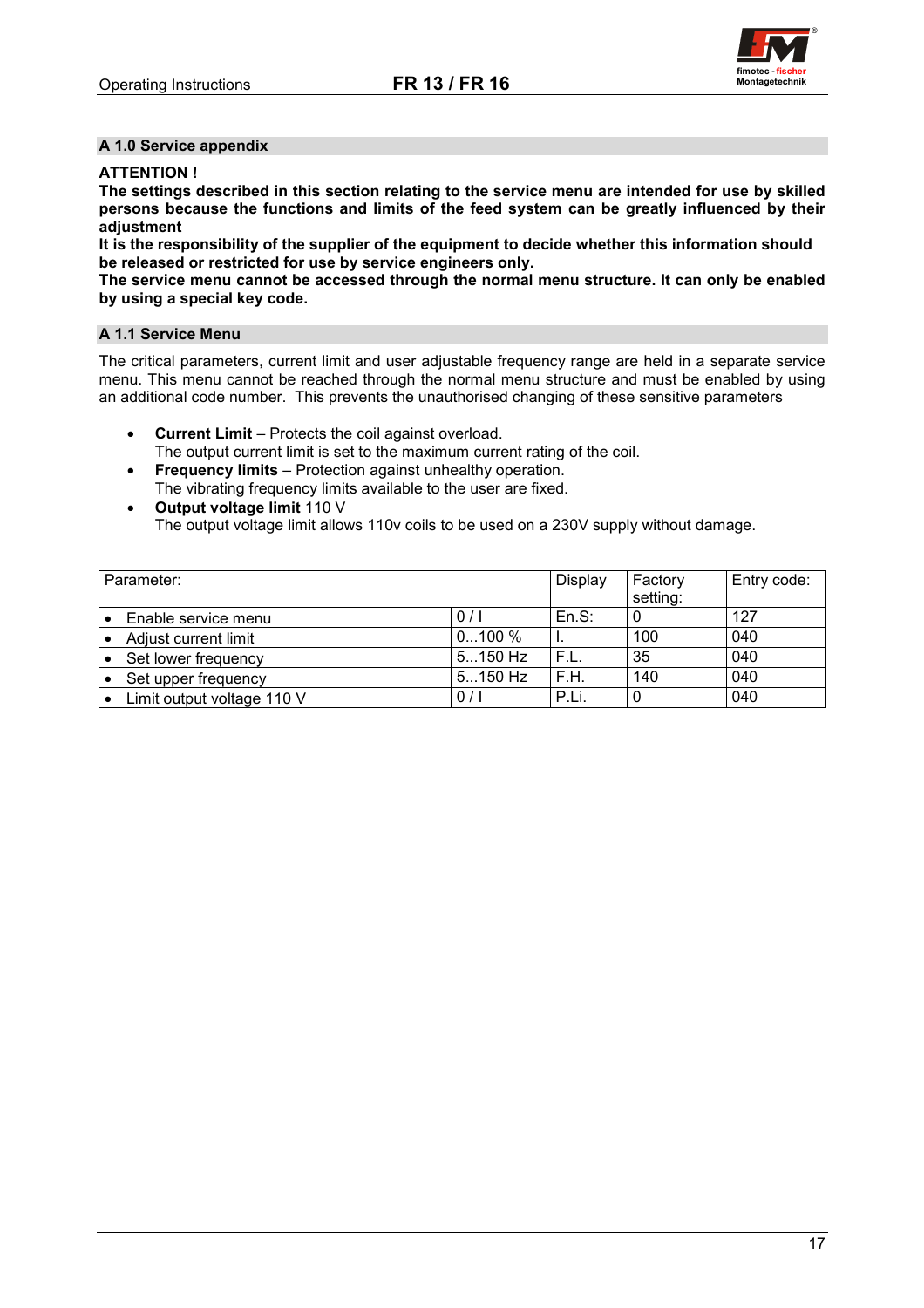

## **A 1.2 Frequency adjustment range**

The control unit is supplied with a maximum frequency range of 5…150Hz. Using an adjustable under and over frequency limits, the user range (parameter F) can be restricted to a maximum ratio of 1:4.

## **A practical setting is +/- 20 % of resonance.**



- 1. Set lower frequency limit.
- 2. Set upper frequency limit.

# **A 1.3 Current limiting**

The current limit is used to set the controller for the rated current of the coil I<sub>M</sub>. The current limit I<sub>MAX</sub> is set by using parameter I. The displayed setting is expressed as a percentage of the controllers rated current **I<sub>N</sub>** (100 % corresponds to the units rated current).

$$
I_{MAX} = \frac{I_M \cdot 100}{I_N}
$$

To protect the coils the current limit must be set to the rated current for the coil(s)  $I_M$ .

When several coils are connected in parallel the coil current is the sum of all individual currents.